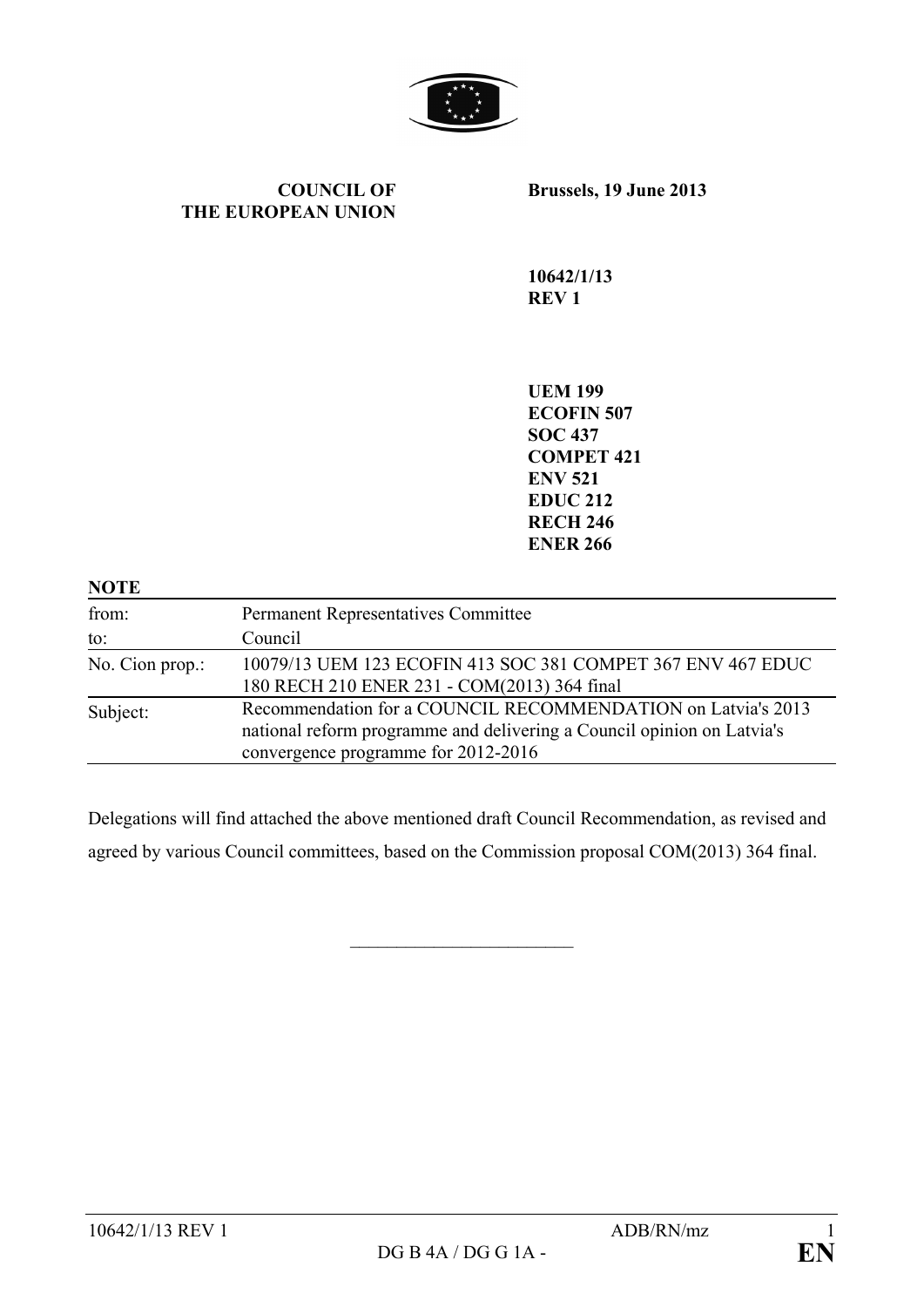# **ANNEX**

Recommendation for a

## **COUNCIL RECOMMENDATION**

### **on Latvia's 2013 national reform programme**

### **and delivering a Council opinion on Latvia's 2013 convergence programme for 2012-2016**

## THE COUNCIL OF THE EUROPEAN UNION,

Having regard to the Treaty on the Functioning of the European Union, and in particular Articles 121(2) and 148(4) thereof, Having regard to Council Regulation (EC) No 1466/97 of 7 July 1997 on the strengthening of the

surveillance of budgetary positions and the surveillance and coordination of economic policies<sup>[1](#page-1-0)</sup>, and in particular Article 9(2) thereof,

Having regard to the recommendation of the European Commission<sup>[2](#page-1-1)</sup>,

Having regard to the resolutions of the European Parliament<sup>[3](#page-1-2)</sup>,

Having regard to the conclusions of the European Council,

Having regard to the opinion of the Employment Committee,

Having regard to the opinion of the Economic and Financial Committee,

Having regard to the opinion of the Social Protection Committee,

After consulting the Economic Policy Committee,

Whereas:

 $\overline{a}$ 

<span id="page-1-0"></span> $\frac{1}{2}$  OJ L 209, 2.8.1997, p. 1.

<span id="page-1-1"></span> $2 \text{COM}(2013)$  364 final.

<span id="page-1-2"></span><sup>3</sup> P7\_TA(2013)0052 and P7\_TA(2013)0053.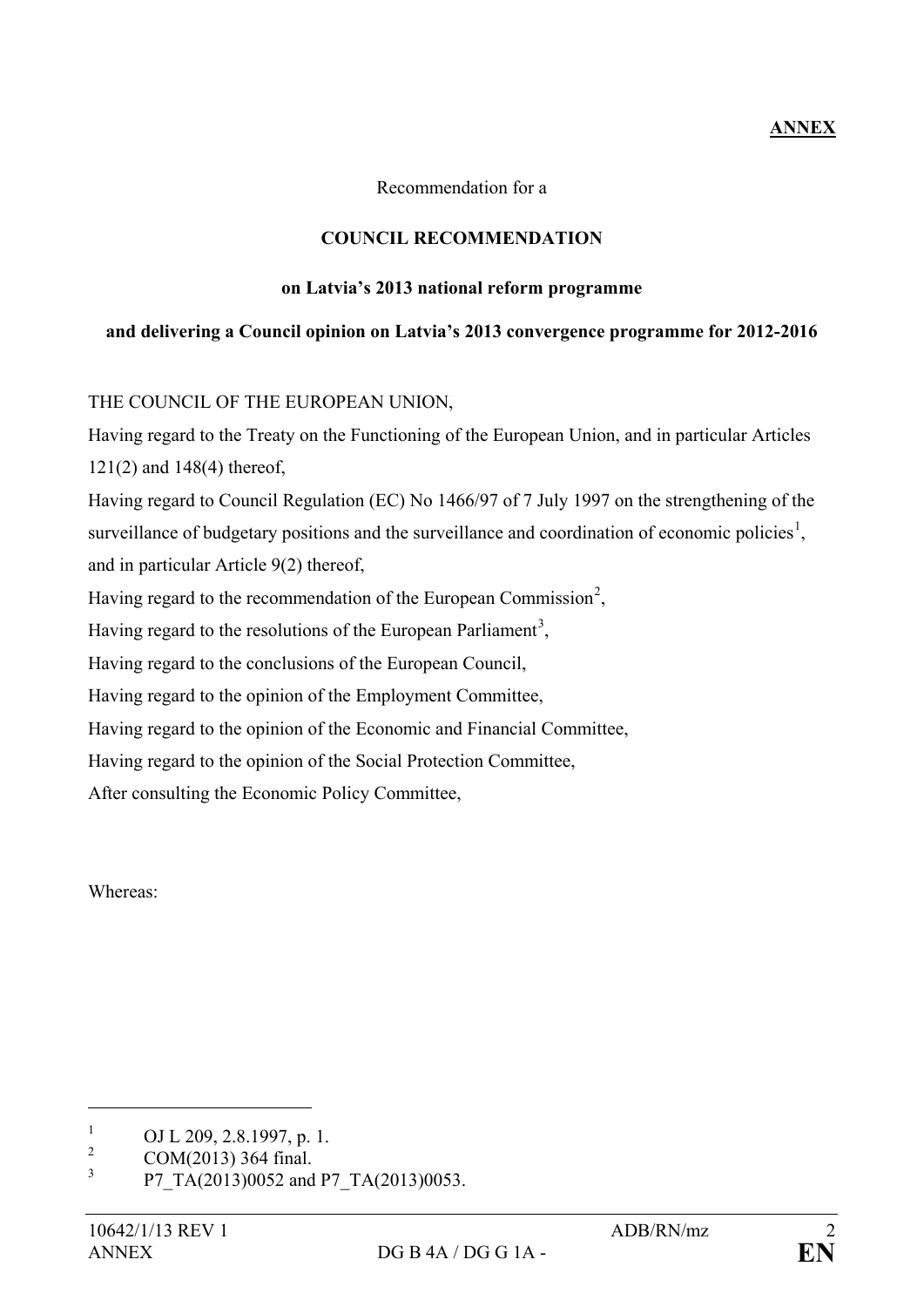- (1) On 26 March 2010, the European Council agreed to the Commission's proposal to launch a new strategy for growth and jobs, Europe 2020, based on enhanced coordination of economic policies, which will focus on the key areas where action is needed to boost Europe's potential for sustainable growth and competitiveness.
- (2) On 13 July 2010, on the basis of the Commission's proposals, the Council adopted a recommendation on the broad guidelines for the economic policies of the Member States and the Union (2010 to 2014) and, on 21 October 2010, adopted a decision on guidelines for the employment policies of the Member States<sup>[4](#page-2-0)</sup>, which together form the 'integrated guidelines'. Member States were invited to take the integrated guidelines into account in their national economic and employment policies.
- (3) On 29 June 2012, the Heads of State or Government decided on a Compact for Growth and Jobs, providing a coherent framework for action at national, EU and euro area levels using all possible levers, instruments and policies. They decided on action to be taken at the level of the Member States, in particular expressing full commitment to achieving the objectives of the Europe 2020 Strategy and to implementing the country-specific recommendations.
- (4) On 10 July 2012, the Council adopted a recommendation on Latvia's national reform programme for 2012 and delivered its opinion on Latvia's updated convergence programme for 2011-2015.
- ([5](#page-2-1)) On 28 November 2012, the Commission adopted the Annual Growth Survey<sup>5</sup>, marking the start of the 2013 European Semester of economic policy coordination. Also on 28 November 2012, the Commission, on the basis of Regulation (EU) No 1176/2011, adopted the Alert Mechanism Report<sup>[6](#page-2-2)</sup>, in which it did not identify Latvia as one of the Member States for which an in-depth review would be carried out.

 $\overline{a}$ 

<span id="page-2-0"></span><sup>&</sup>lt;sup>4</sup> Council Decision2013/208/EU of 22 April 2013.

<span id="page-2-1"></span> $\frac{5}{6}$  COM(2012) 750 final.

<span id="page-2-2"></span><sup>6</sup> COM(2012) 751 final.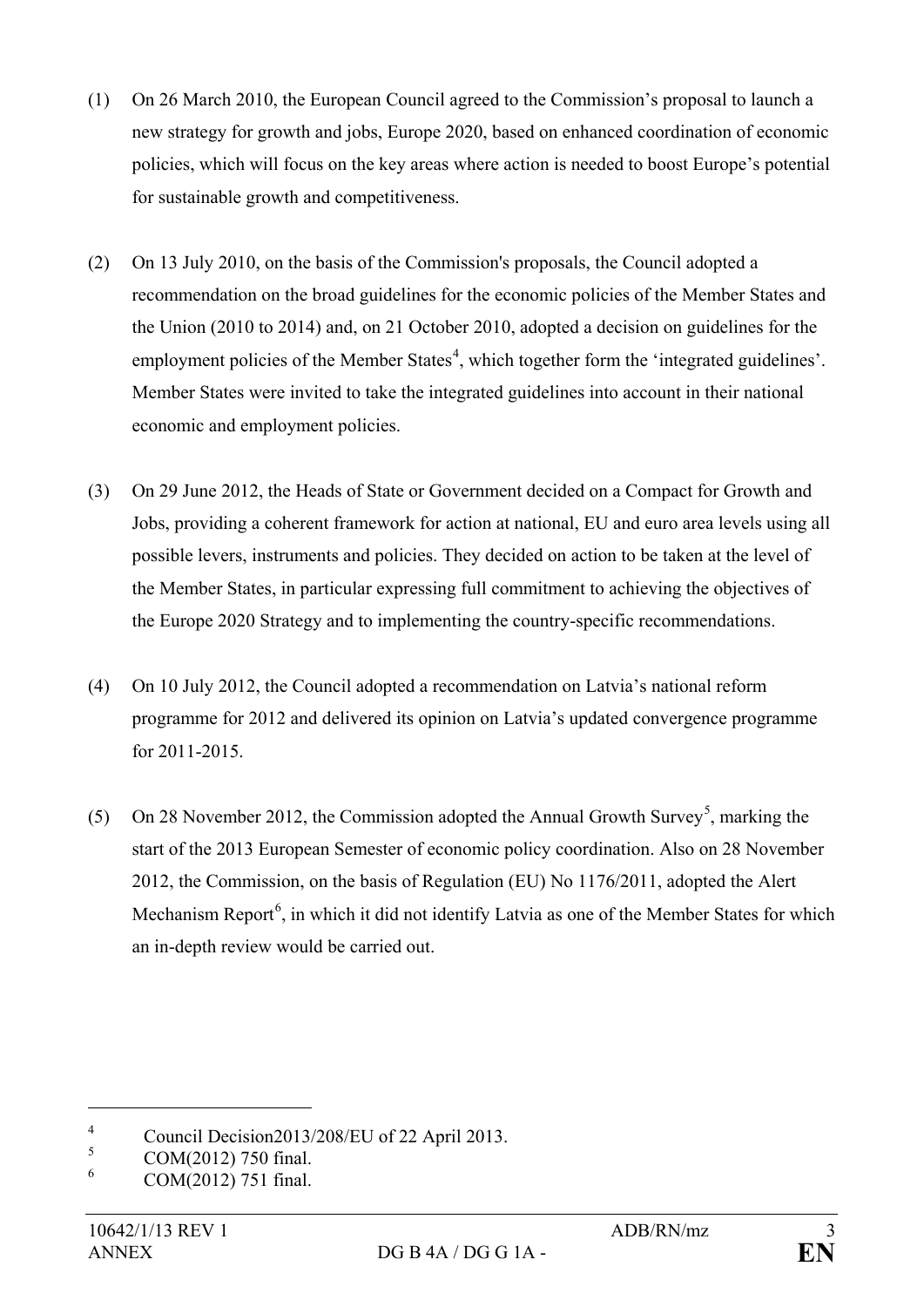- (6) On 14 March 2013, the European Council endorsed the priorities for ensuring financial stability, fiscal consolidation and action to foster growth. It underscored the need to pursue differentiated, growth-friendly fiscal consolidation, to restore normal lending conditions to the economy, to promote growth and competitiveness, to tackle unemployment and the social consequences of the crisis, and to modernise public administration.
- (7) On 29 April 2013, Latvia submitted its 2013 convergence programme covering the period 2012-2016 and, on 2 May 2013, its 2013 national reform programme. In order to take account of their interlinkages, the two programmes have been assessed at the same time.
- (8) Based on the assessment of the 2013 convergence programme pursuant to Council Regulation (EC) No 1466/97, the Council is of the opinion that the macroeconomic scenario underpinning the budgetary projections in the programme is plausible. Economic growth is expected to slow down somewhat, to around 4% per year, over the programme period, while price increases are projected to remain moderate. The general government deficit declined in 2012 to a level well below 3% of GDP and the medium-term objective (MTO) was reached in that year, considerably earlier than what was foreseen in the previous programme. The programme confirms the previous MTO of -0.5%, which adequately reflects the objectives of the Pact. The objective of the budgetary strategy outlined in the programme is to maintain a structural budgetary position which is based on the MTO, with any deviation limited to the incremental impact of systemic pension reform; this reform entails a gradual increase in the share of social security contributions which is diverted to a funded pension scheme and is implemented in 2013, 2015 and 2016. However, following an overall assessment with the recalculated structural balance as a reference, including an analysis of expenditure net of discretionary measures, it appears that the structural balance is set to deviate from the MTO by 1.0 pp. of GDP in 2013, i.e. significantly more than the incremental impact of the systemic pension reform, and by further 0.2 pp. in 2014. Government debt is set to remain well below 60% over the whole programme period, increasing from 40.7% of GDP in 2012 to 44.5% in 2013, as the government accumulates assets for debt repayments, and is declining from 2014 as repayments take effect, reaching 34.6% by the end of the programme period.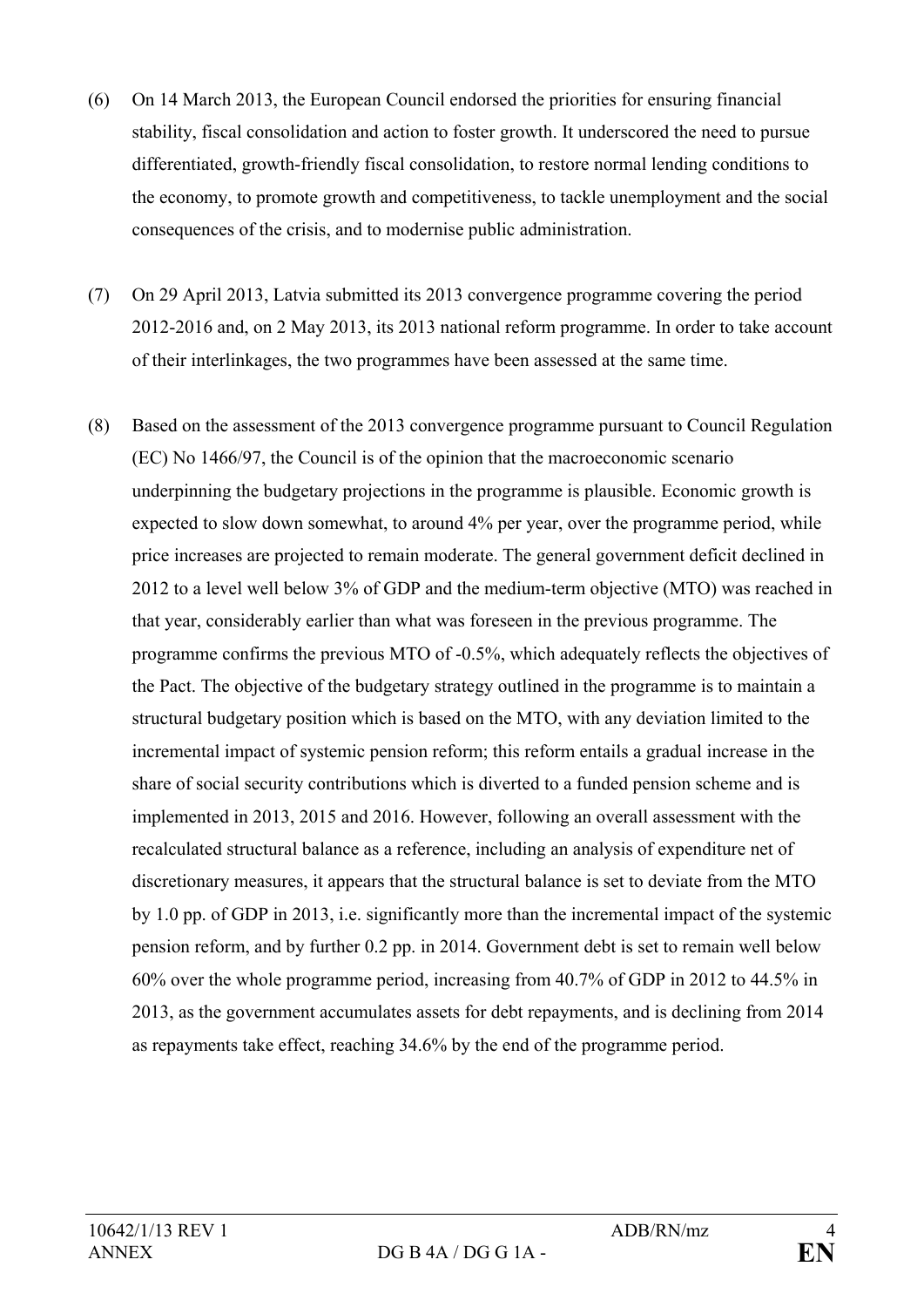The Fiscal Discipline Law was approved by the Latvian Parliament in January 2013 and entered into force in March 2013. If effectively implemented, the new law would considerably strengthen the fiscal framework in Latvia, providing an effective mechanism to limit expenditure growth in good economic times and serving as a basis for rules-based multiannual budgeting.

- (9) Latvia has reduced taxes on labour and plans to take further steps in this regard in 2014 and 2015. However, the tax wedge for low-wage earners is still among the highest in the EU, indicating a need for appropriate calibration of tax policy to stimulate employment for the low-skilled. Moreover, shifting taxation from labour to recurrent property taxes and taxes on the use of natural and other resources should improve the structural balance. Environmental taxes remain relatively underdeveloped and are heavily dominated by motor-fuel taxation, while taxation of other energy sources, pollution and the use of natural resources is below the EU average. Further broadening of the tax base to include other sources of environmental taxation would help in achieving environmental goals. The government has stepped up efforts to combat the informal economy and these efforts should be maintained.
- (10) While the post-crisis structural adjustment has been successful, the experience of a pronounced boom-bust cycle calls for monitoring future credit growth and the stability of the bank funding base related to foreign deposit inflows by appropriate micro- and macroprudential policies.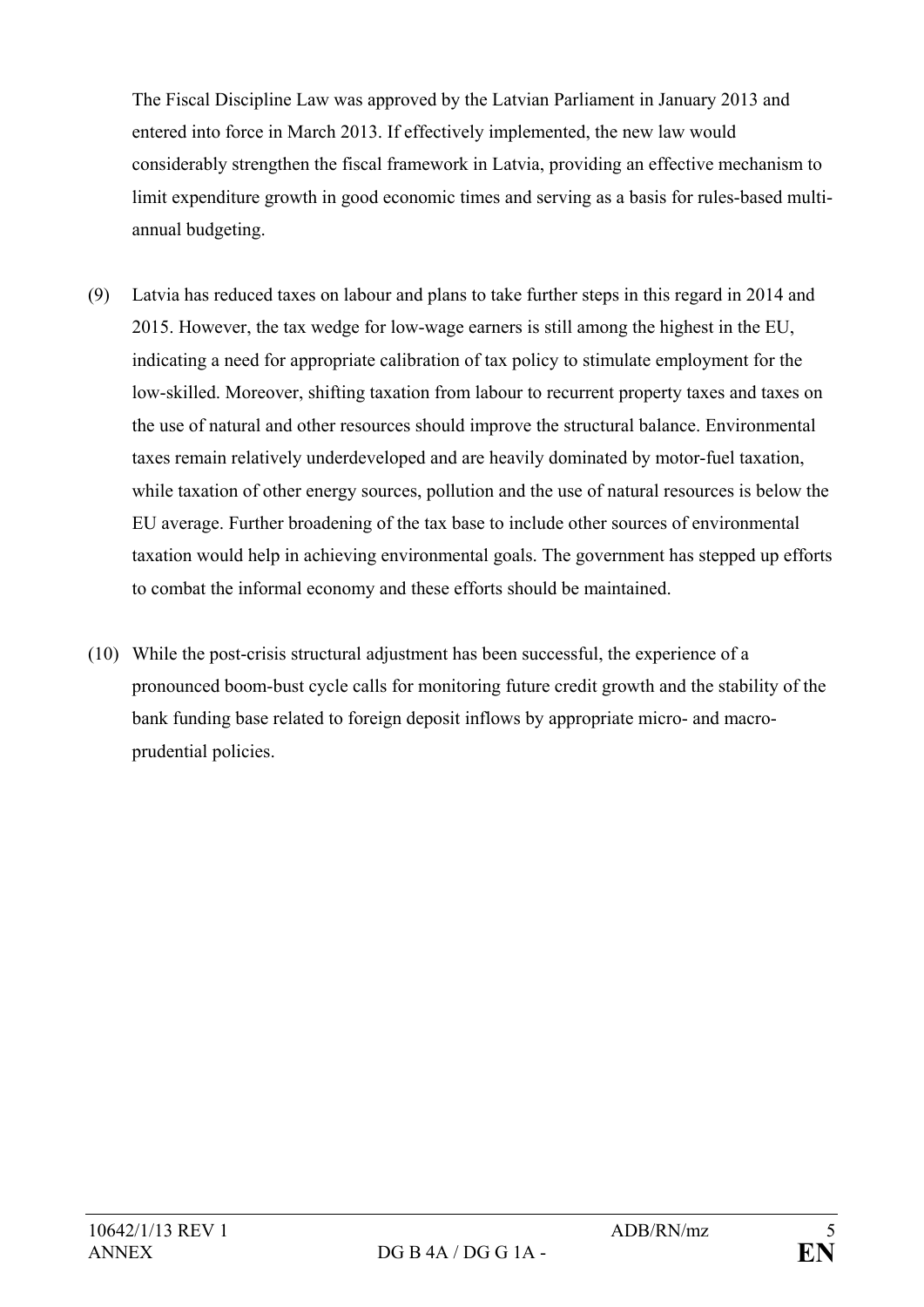- (11) Latvia has taken a number of steps to tackle high long-term and youth unemployment. Funding and coverage of active labour market policies was increased in 2013 as compared to 2012, new measures are being implemented, including profiling of the unemployed and improved job search assistance. Nevertheless, long term unemployment and youth unemployment are still high, activation of the unemployed and benefit recipients is low and access to social services is poor. There are concerns that vocational education and training is failing to provide sufficient quality of skills for the workforce and there is limited availability of quality work-based training. Establishment of comprehensive career guidance and continued implementation of reforms in vocational education and training, including improving the quality and the accessibility of its work-based learning and apprenticeship components are necessary.
- (12) A high proportion of the Latvian population is at risk of poverty or social exclusion (40%) and for children it is even higher (43.6%). Overall, the at-risk-of-poverty rate increased slightly in 2012, suggesting that growth does not automatically translate into less poverty, and targeted policies are necessary. Latvia has taken some steps to address poverty of unemployed and children. However, there has been less direct action to address the problems of the social assistance system in particular in relation to transparency, benefit adequacy and coverage, and insufficient activation measures for benefit recipients. Lack of fiscal space has led Latvia to decrease the level of guaranteed minimum income (GMI) and to abolish the state budget financing of the GMI benefit. These decisions are likely to aggravate extreme poverty and exacerbate the existing inequality in access to social assistance across local governments, while reducing central government incentives to invest in policy development and control of social assistance. It is important to monitor the effects of these decisions to prevent any deterioration in the situation.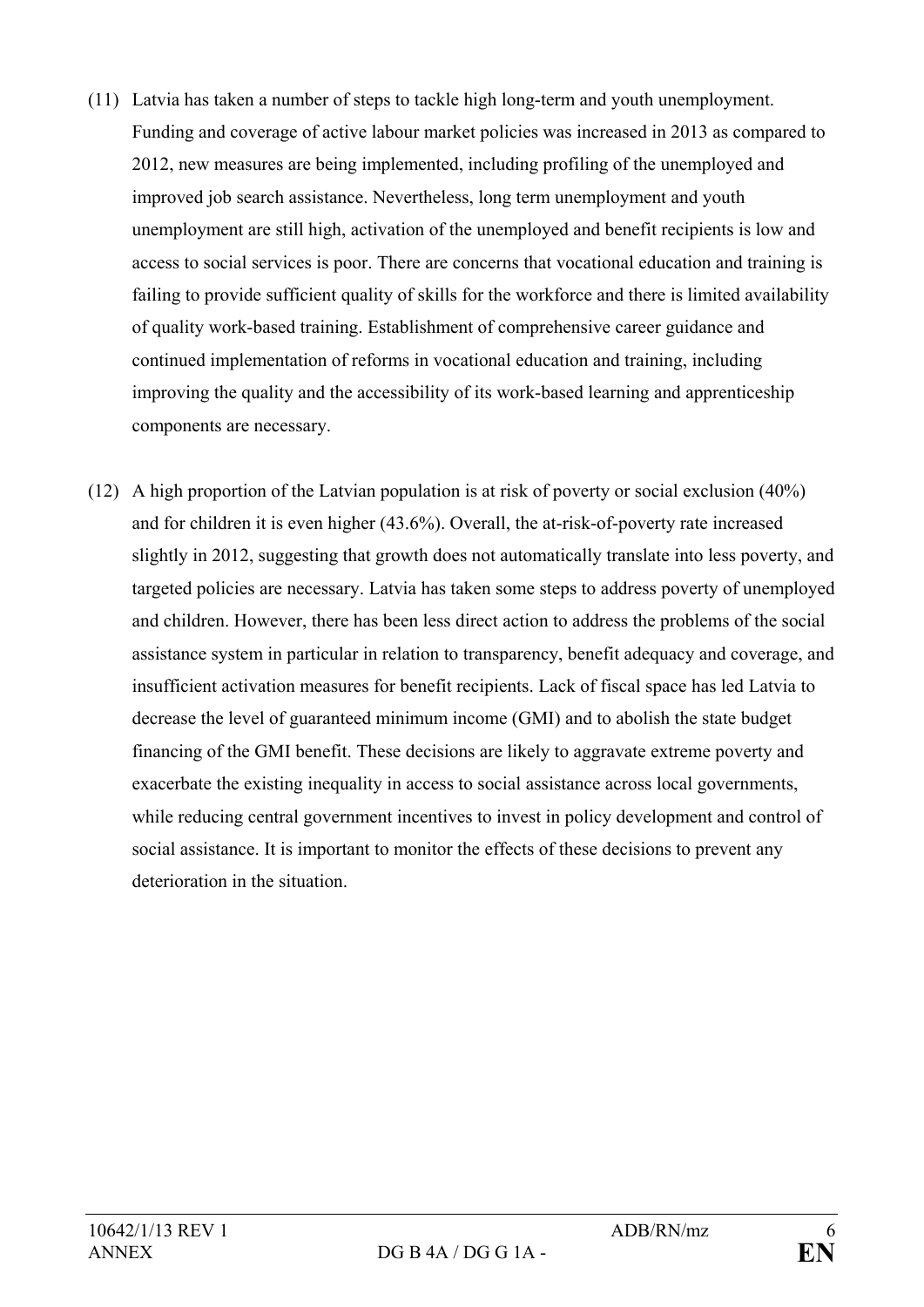- (13) Latvia has proposed an ambitious reform that can be expected to have a significant positive impact on the quality of its higher education system. Reform plans cover an overhaul of the accreditation process, the separation of academic and management functions of the universities, the development of a new financing model, and a consolidation of the higher education institutions. However, the plans are still at an early stage and need to be properly implemented to ensure that the foreseen positive impacts materialise. Moreover, in 2013, an evaluation will be carried out of the effectiveness of scientific institutions and their development strategies. This important assessment should help underpin future reform and funding of scientific institutions, in support of increased innovation activity in Latvia.
- (14) Latvia has put forward policy measures addressing energy savings for the main sectors of the economy. It is expected that in coming years more than 70% of energy savings will be generated in the buildings sector. However, the implementation of housing insulation projects has been slow and the number of completed projects remains small relative to the stock of buildings, with large energy losses. The potential for efficiency gains in this field is significant as energy intensity of Latvian households was the highest in the EU in 2010. In 2012, Latvia made progress in opening its electricity market to competition and participation in regional markets. Direct contracting with electricity suppliers is fully enforced in the business sector and is introduced on voluntary basis for households. Latvia is set to join Nord Pool Spot trading in June 2013. However, there has been no progress in opening the natural gas market and a single-source dependency prevails. The authorities are also facing difficult negotiations on the ownership and management of the gas storage facility, which is of high importance for the proper functioning of the regional gas market.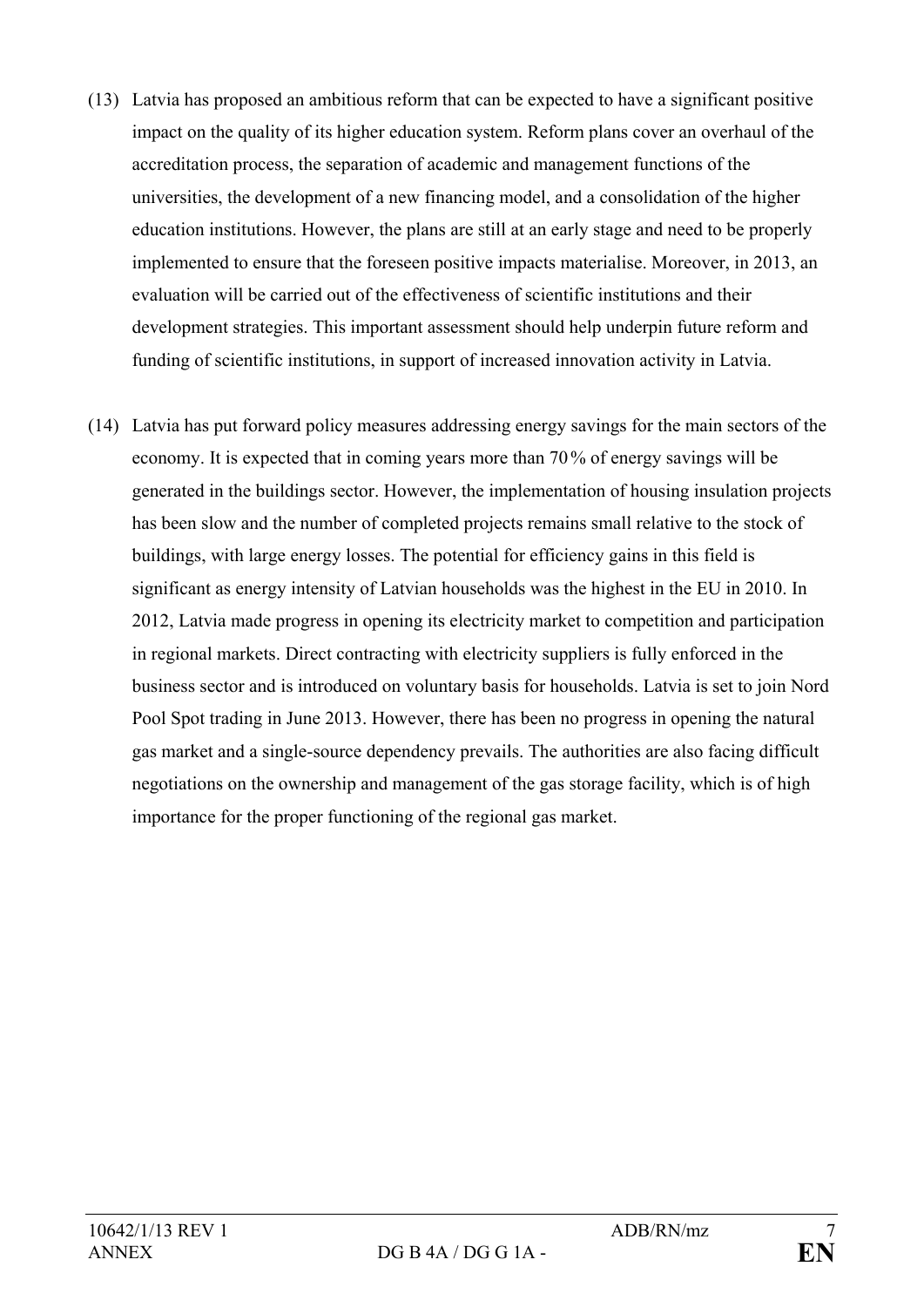- (15) The Latvian judicial system is characterised by inefficiencies in the civil justice system. The system combines several unfavourable factors such as lengthy proceedings to solve civil and commercial cases in first instance and low clearance rates leading to a backlog of court cases. Disposition times are particularly long for insolvency proceedings. Moreover, many cases do not get settled at first instance, which creates delays at all levels, up to the Supreme Court. Positive steps to improve the efficiency and quality of the system have been taken recently, but it is too early to assess their impact. It is particularly important to devote sufficient attention to human resources management policies within the judiciary. Stronger involvement of the Judicial Council, rethinking of the role of management positions within the judiciary and more training of judges could contribute to a higher quality judiciary. Amendments to the Law on Insolvency were proposed by the end of 2012. However, it remains to be seen whether the proposed amendments are sufficient to address the shortcomings of the law in a comprehensive way. For instance, problems have been identified in relation to the practical implementation of the law, in particular with regard to the role of the insolvency practitioners, their responsibilities with regard to the judges and the effective liquidation of assets, as well as issues with personal insolvencies, which also need to be addressed.
- (16) In the context of the European Semester, the Commission has carried out a comprehensive analysis of Latvia's economic policy. It has assessed the convergence programme and national reform programme. It has taken into account not only their relevance for sustainable fiscal and socio-economic policy in Latvia but also their compliance with EU rules and guidance, given the need to reinforce the overall economic governance of the European Union by providing EU-level input into future national decisions. Its recommendations under the European Semester are reflected in recommendations (1) to (6) below.
- (17) In the light of this assessment, the Council has examined Latvia's convergence programme, and its opinion<sup>[7](#page-7-0)</sup> is reflected in particular in recommendation  $(1)$  below,

 $\overline{a}$ 

<span id="page-7-0"></span><sup>7</sup> Under Article 9(2) of Council Regulation (EC) No 1466/97.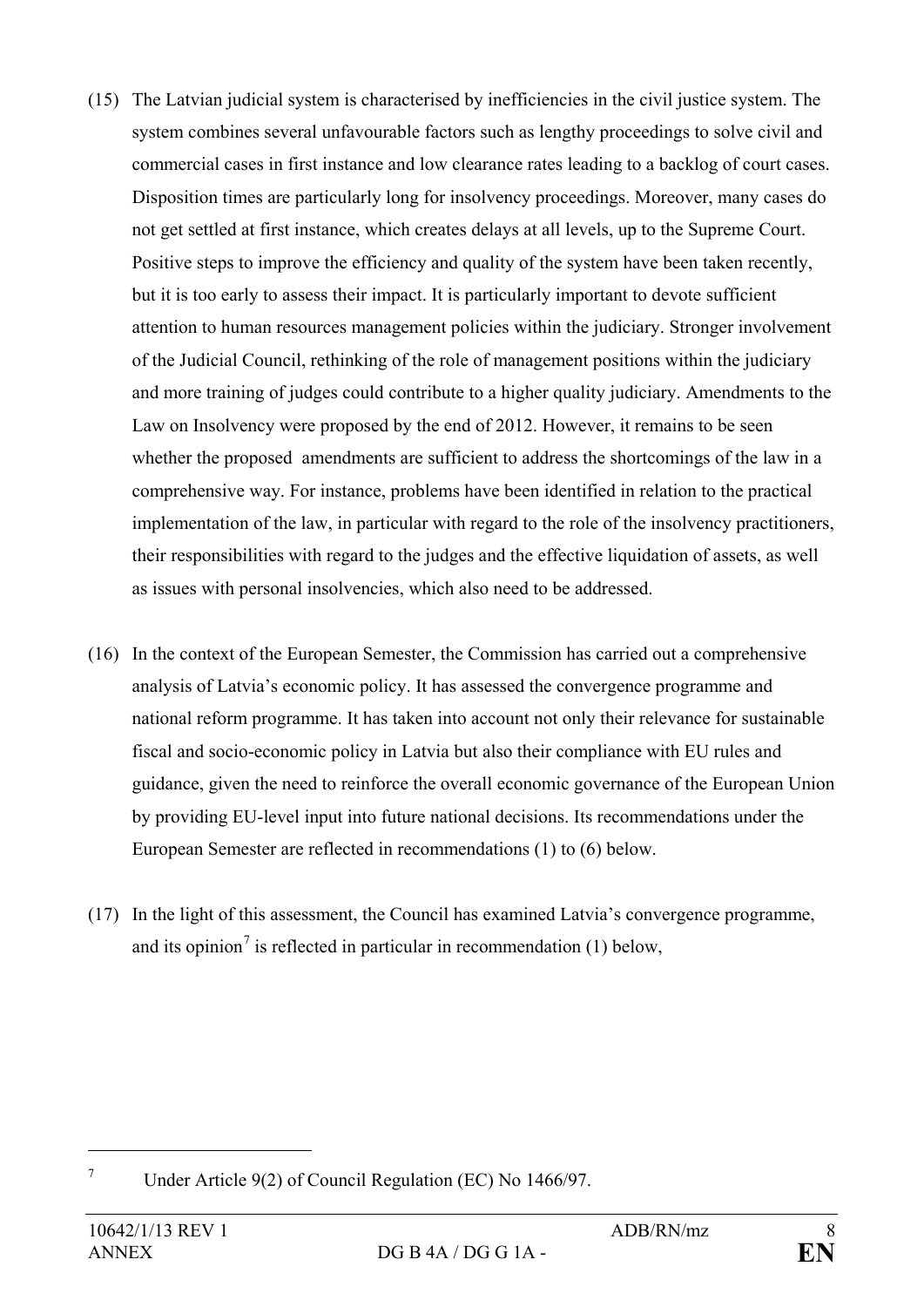HEREBY RECOMMENDS that Latvia should take action within the period 2013-2014 to:

- 1. Reinforce the budgetary strategy to ensure that the deviation from the MTO only reflects the incremental impact of the systemic pension reform. Within this strategy, reduce taxation of low-income earners by shifting taxation to areas such as excise duties, recurrent property taxes and/or environmental taxes. Maintain efforts to improve tax compliance and combat the shadow economy. Continue strengthening the fiscal framework through effective implementation of the Fiscal Discipline Law and multi-annual budgeting.
- 2. Continue to use micro and macro prudential policies to prevent possible vulnerabilities that could arise from future credit growth and non-resident banking activities.
- 3. Tackle long-term and youth unemployment by increasing coverage and effectiveness of active labour market policies and targeted social services. Improve the employability of young people, for example through a Youth Guarantee, establish comprehensive career guidance, implement reforms in the field of vocational education and training, and improve the quality and accessibility of apprenticeships.
- 4. Tackle high rates of poverty by reforming social assistance for better coverage, by improving benefit adequacy and activation measures for benefit recipients. Reinforce the delivery mechanisms to effectively reduce child poverty.
- 5. Implement the planned reforms of higher education concerning, in particular, the establishment of a quality-rewarding financing model, reform of the accreditation system, consolidation of the institutions and promotion of internationalization. Take further steps to modernise research institutions based on the on-going independent assessment.